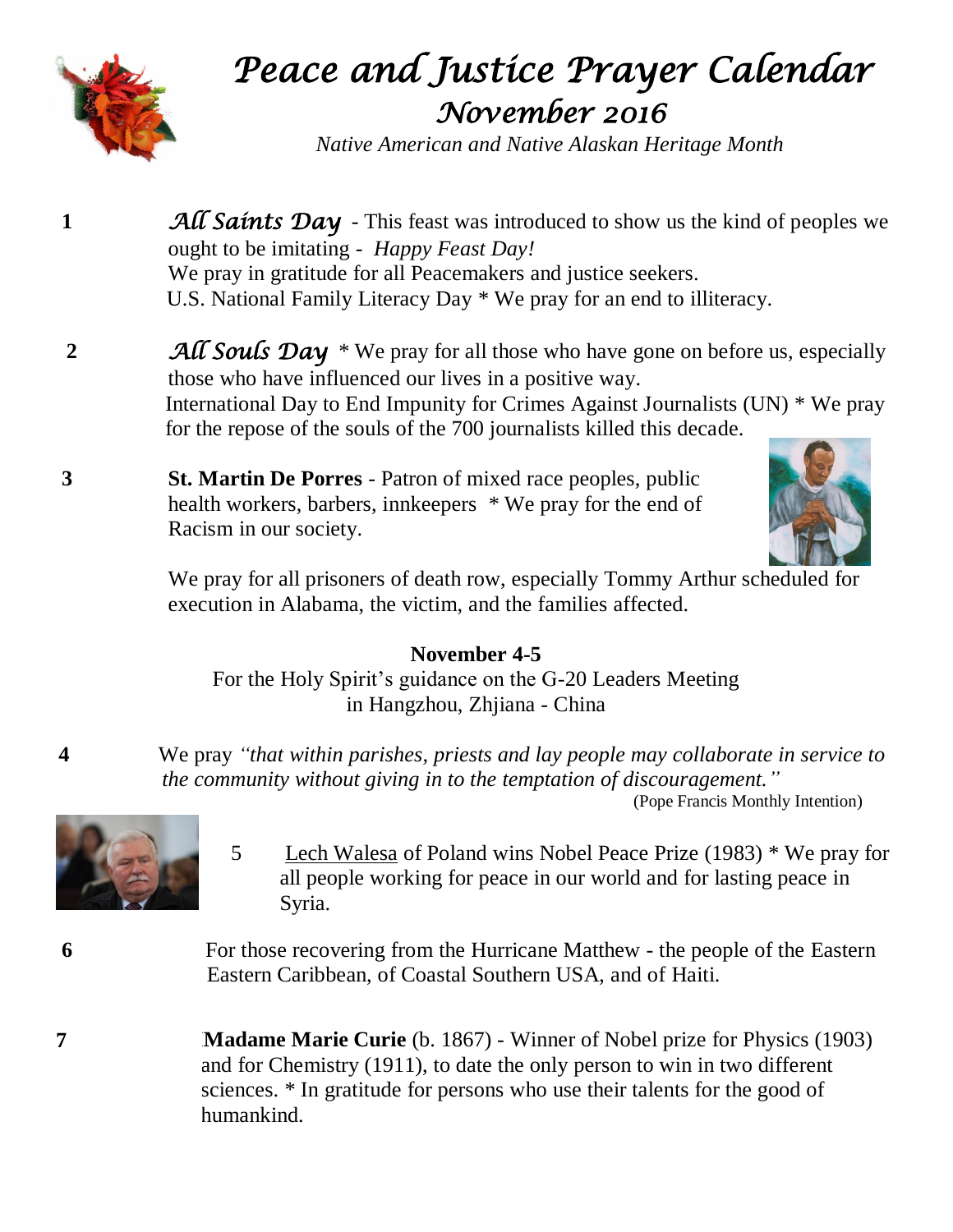

**8 USA Election Day** \* We pray for the well-being of all those participating in the election process and that every citizen will vote their conscious for the common good.

**Dorothy Day** (b. 1897) - Co-Founder of the Catholic Worker Movement \* We pray that the spirit of the Catholic Worker Movement, i.e. living simply and respecting the dignity of laborers will inspire us all.



**9** Berlin Wall comes down (1989) \* We pray that we build more bridges than walls. We pray for our newly elected government officials in the USA and a healing of difference among the various supporters.

**10 St. Leo the Great** - Noted for his encyclical *Rerum Novarum* (or "The Rights and Duties of Labor & Capital")  $*$  We pray that all workers receive adequate compensation and benefits for their labors. World Day for Peace & Development (UNESCO) \* We pray for the end of all conflicts and the provision of resources to develop the countries. .



**11** Veterans Day (USA) \* In gratitude for all those who have served our country.

 **Fyodor Dostoyevsky** (b. 1821) – Novelist, short story writer \* For all those who inspire us with their ideas and thoughts.

**12** We pray "that countries which take in a great number of displaced persons and refugees may find support for their efforts which show solidarity."

> **(**Pope Francis Monthly Intention) Elizabeth Cady Stanton (b. 1815) – Abolitionist, Advocate for Women's Rights



 **November 13-20 National Hunger & Homeless Week** We pray for all people in need and for those who serve people who are hungry & without homes.



- **13 Feast of St. Francis Cabrini** \* We pray for all immigrants, migrants, and refugees, especially those in detention camps.
- **14** We pray "that within parishes, priests, and lay people may celebrate in service to the community without giving in to the temptation of discouragement."

Pope Francis Monthly Intention

## **November 14-17**

We pray for the Spirit's guidance on the US Bishops Conference meeting in Baltimore.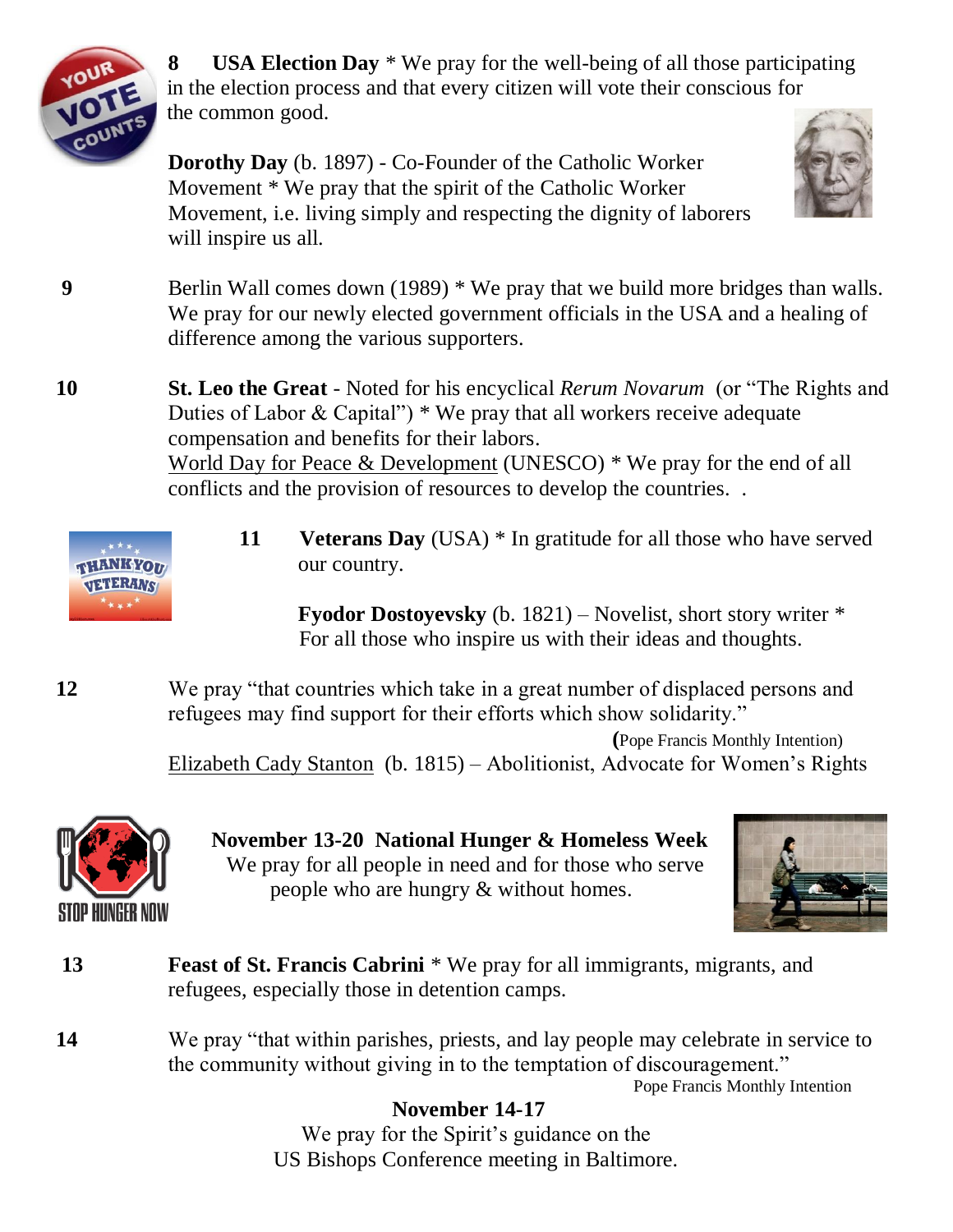15 America Recycles Day \* We pray for the grace to reject excessive things in our life. Consider recycling one item today and give it to someone in need.



**16** Feast of **St. Margaret of Scotland** and **St. Gertrude the Great** \* We pray for women in Leadership roles in Church and Society. International Day for Tolerance (UN) \* We pray for a greater acceptance of those who are different that we are.



 **17** Feast Day **St. Elizabeth of Hungry** – Patron of Nurses, Bakers, dying Children, Widows \* We pray for those who are in need and that there be more Elizabeths around in our day to help them.



## **November 19-20**

We pray for the success of the Catholic Campaign for Human Development in the USA (USCCB)

**19 Feast of Our Lady of Divine Providence** (Puerto Rico) \* We pray for the ministry of our Sisters in Puerto Rico and for all the people of Puerto Rico



- **20 Feast of Christ the King** \* We pray that all have the right to life, freedom of conscience, and religious freedom. (USCCB Intention)
- **21 Presentation of Mary in the Temple** \* We pray for all women, children, and the elderly who are victims of abuse.



**22 St Cecilia**- Patron of musicians \* In gratitude for all those who contribute to the splendor and beauty of the world through their music. John F. Kennedy (assassinated 1963)

**23** For Tomorrow: *"Thanksgiving Day, is a good day to recommit our energies to giving thanks and just giving."* -- Amy Grant